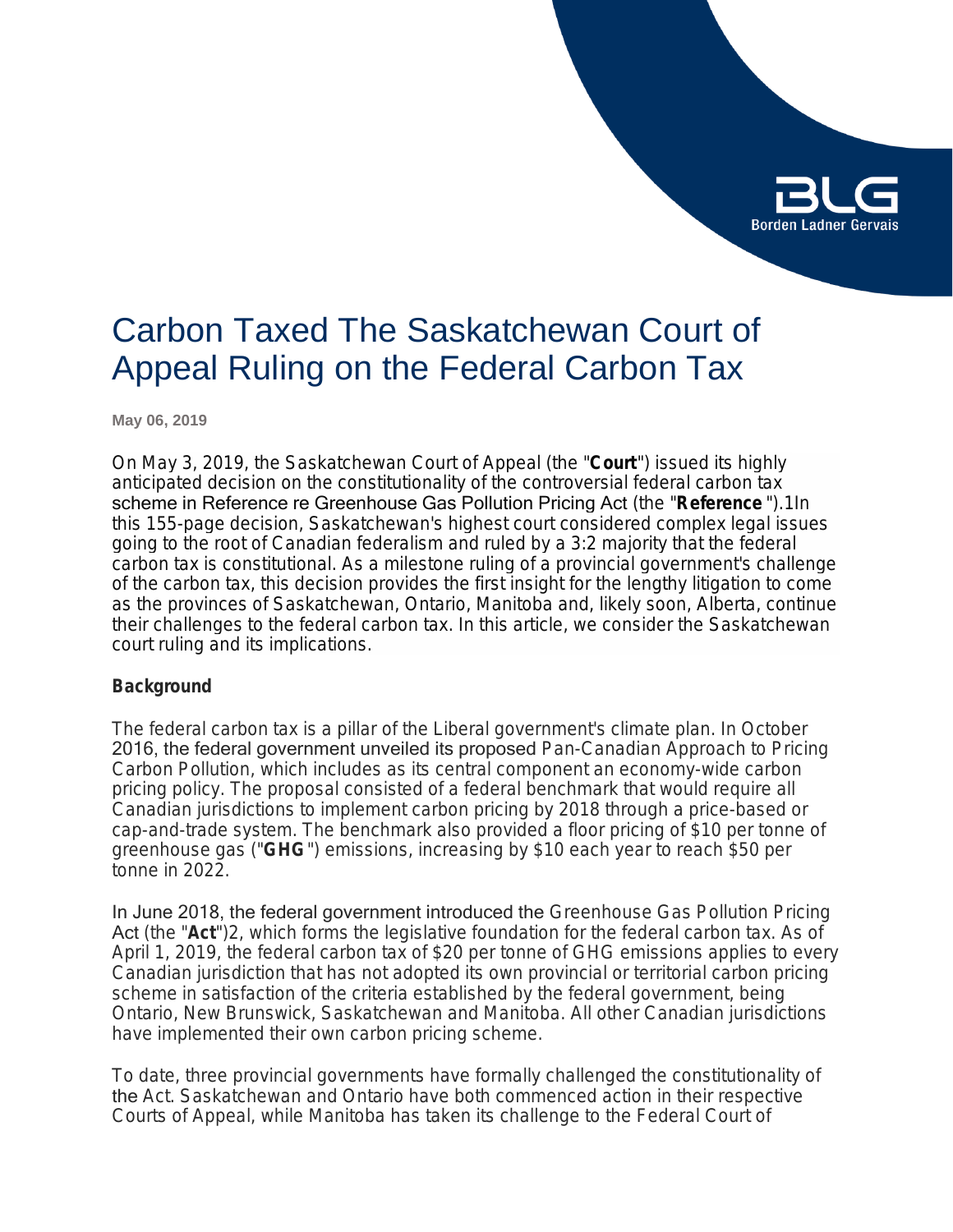Canada. Alberta's newly elected UCP government has also vowed to repeal Alberta's provincial carbon tax and challenge the federal scheme.

The Saskatchewan Court of Appeal's decision followed two days of hearing in February 2019. In addition to the participation by the Attorneys General for Canada and for Saskatchewan, a lengthy list of parties obtained intervenor status and participated in the hearing, including: the Attorney General of Ontario; the Attorney General of New Brunswick; the Attorney General of British Columbia; Saskatchewan Power Corporation and SaskEnergy Incorporated; Canadian Taxpayers Federation; United Conservative Association; Agricultural Producers Association of Saskatchewan Inc.; International Emissions Trading Association; Canadian Public Health Association; Athabasca Chipewyan First Nation; Canadian Environmental Law Association and Environmental Defence Canada, Inc.; Assembly of First Nations; David Suzuki Foundation; Ecofiscal Commission of Canada; Intergenerational Climate Coalition; Climate Justice Saskatoon; National Farmers Union; Saskatchewan Coalition for Sustainable Development; Saskatchewan Council for International Cooperation; Saskatchewan Electric Vehicle Club; the Council of Canadians: Prairie and Northwest Territories Region; the Council of Canadians: Regina Chapter; the Council of Canadians: Saskatoon Chapter; the New Brunswick Anti-Shale Gas Alliance; and Youth of the Earth.

### **Legislative Framework**

The preamble of the Act expressly recognizes the impacts of climate change and the responsibility of the present generation to minimize these impacts, as well as Canada's participation in the United Nations Framework Convention on Climate Change and the *Paris Agreement*. The preamble also describes the absence of carbon pricing systems in some provinces as contributing to "significant deleterious effects" on the environment, human health and economic prosperity, necessitating a federal scheme to ensure that GHG emissions pricing – based on a "polluter pays" principle – applies broadly in Canada.

Structurally, the Act is organized into four parts. Part 1 provides for a fuel charge that is applicable to 22 fuels listed in Schedule 2 of the *Act*. The fuel charge is paid by registered distributors and applies to fuels that are produced, delivered or used, or brought to or imported into a listed province. The fuel charge is not imposed on fuels delivered to specified persons such as farms and fishers, or on fuels delivered to facilities subject to Part 2 of the *Act*. Part 1 also imposes a charge on burning combustible waste for the purposes of producing heat or energy.

Part 2 imposes output-based performance standards for "covered facilities" – industrial facilities that meet the criteria set out in the regulations or are so designated by the Minister. The covered facilities are required to pay compensation for the portion of its GHG emissions in excess of an annual limit identified in the regulations. Such compensation can be provided by way of: (a) surplus credits previously earned, (b) an excess emissions charge payment, or (c) a combination of both. If a covered facility emits less than the annual limit, it will receive surplus credits equal to the difference between its output and the limit. Part 2 also provides for registration, reporting and other administrative requirements.

Parts 3 and 4 were not challenged by Saskatchewan. Part 3 allows the Governor in Council to provide for the application of provincial law to federal works and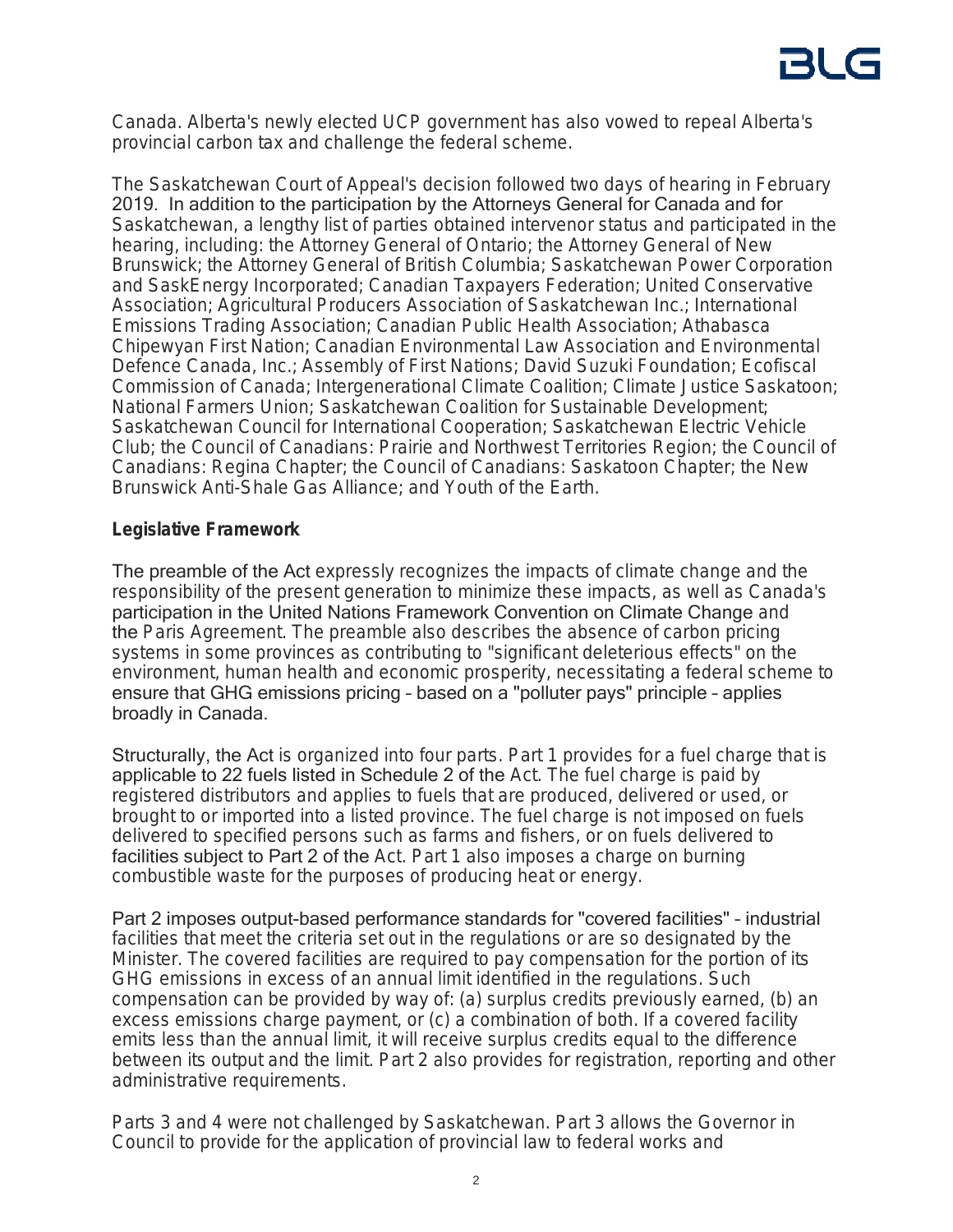undertakings, federal land, Indigenous land, internal waters of Canada, and the territorial sea, exclusive economic zone and the continental shelf of Canada. This provides for the application of carbon pricing laws where there is a legislative gap. Part 4, in turn, requires the Minister of Environment to prepare and table an annual report on the administration of the *Act*.

### **Summary of the Court of Appeal's Decision**

The Saskatchewan Court of Appeal was split in its decision. The majority reasons were written by Chief Justice Richards, with Justice Jackson and Justice Schwann in concurrence (the "**Majority** "). The dissenting reasons were written by Justice Ottenbreit and Justice Caldwell (the "**Dissent**"). Both the Majority and the Dissent considered at length the Parliament's authority relating to the imposition of taxes under Section 53 and laws for peace, order and good government ("**POGG**") under Section 91 of the *Constitution Act, 1867*.3

Saskatchewan's main argument was that Parts 1 and 2 of the Act impose an unconstitutional tax because they give Cabinet too much discretion to decide where and when it applies, offending Section 53 of the *Constitution Act, 1867*, which requires that bills imposing a tax must originate in the House of Commons. However, the Majority agreed with Canada, finding that the levies were regulatory charges and not taxes within the meaning of Section 53. Even if the levies were taxes, the Majority would have found that it was a valid use of Parliament's taxation power and did not offend the Constitution.

Saskatchewan alternatively argued that, if the Act is not an invalid tax, it is nonetheless unconstitutional because it trenches on the province's exclusive jurisdiction over property and civil rights. The Majority disagreed, finding that the pitch and substance of the Act was the establishment of a minimum national standard of price stringency for GHG emissions. The Majority found that the *Act* was a valid use of Parliament's jurisdiction to legislate on matters of national concern under its POGG power, because a national standard price was a matter with sufficient singleness, distinctiveness, and indivisibility and its recognition as a matter of national concern would have a reconcilable impact on provincial jurisdiction so as not to undermine the division of powers.

The Dissent would have found that the fuel charges in Part 1 of the Act were a tax within the meaning of Section 53, and that the compensation in Part 2 were a regulatory charge. The Dissent would have further found that the fuel charges in Part 1 offended Section 53 of the Constitution Act, 1867 because there was a lack of a clear and unambiguous delegation of the power to tax. On the question of POGG, the Dissent departed from the Majority's characterization of the Act as setting a minimum national standard of stringency. The Dissent would have found that the Act was not a valid exercise of Parliament's POGG power because there is no jurisdictional inability to address GHG emissions and the impact of the Act on provincial jurisdiction is not reconcilable with the distribution of powers in the Constitution.

Though unnecessary to its final decision, the Majority rejected arguments by supporting intervenors that the Act could be sustained under the Parliament's trade and commerce power, treaty implementation power, national emergency power under POGG, and criminal law power. These arguments were not considered by the Dissent.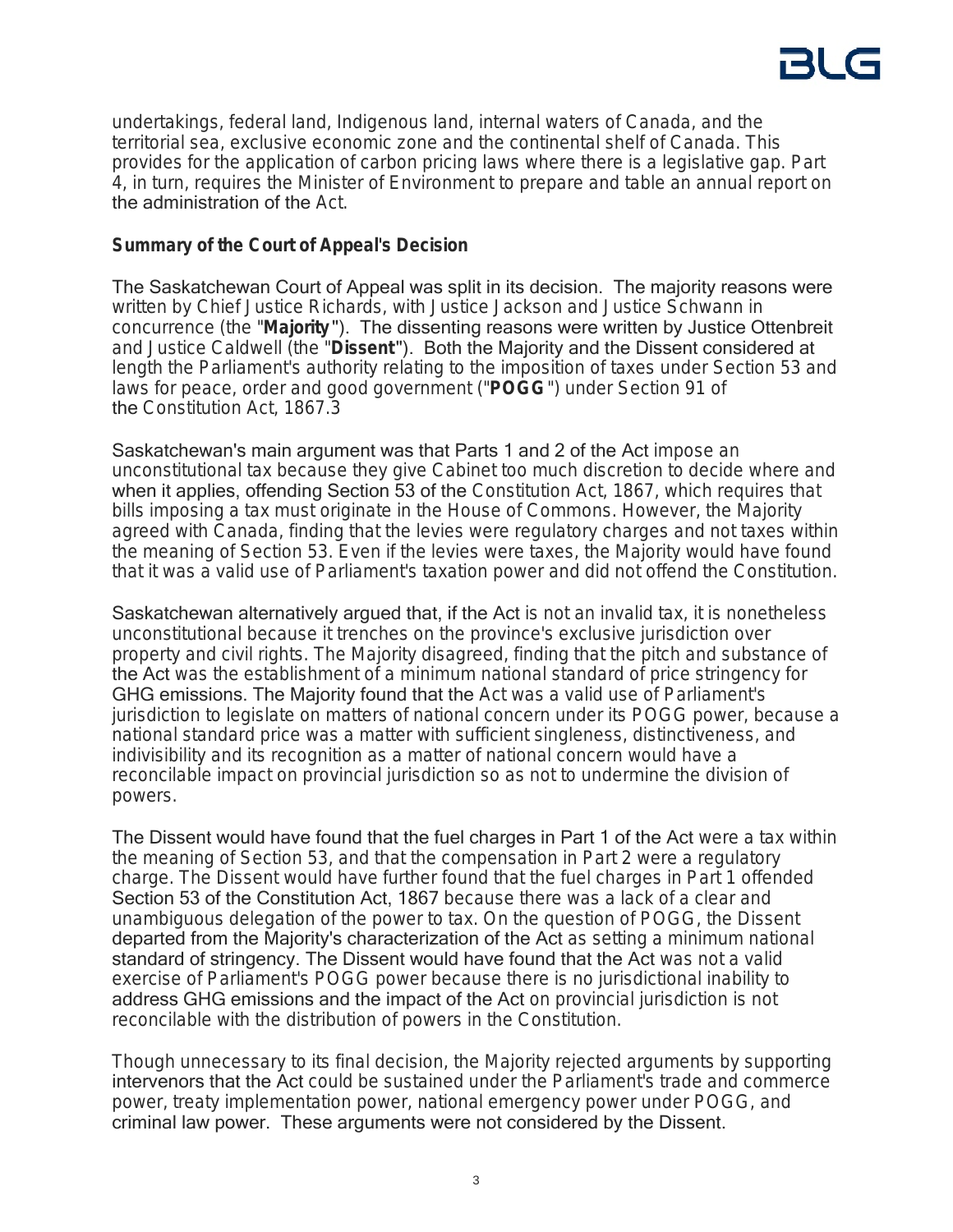For a detailed summary of the Saskatchewan Court of Appeal's reasoning in the *Reference*, please see below.

## **Implications and Next Steps**

The Reference provides guidance for proponents and opponents of the Act alike given the Majority and Dissenting comments. This decision has revealed an initial roadmap for the key division of powers arguments that will be decided in the upcoming reference case in Ontario. It is anticipated that this decision will be appealed to the Supreme Court of Canada, possibly along with the pending Ontario decision and a potential future Alberta reference for final determination in a consolidated reference.

## **A Summary of the Saskatchewan Court of Appeal's R** easoning in the *Reference* **:**

## **Section 53: Power to Levy Tax**

## **The Majority Decision**

Saskatchewan argued that Parts 1 and 2 of the Act impose an unconstitutional tax because they give Cabinet too much discretion to decide where and when it applies. Canada took the position that the levies imposed pursuant to the Act are regulatory charges under the discretion of Cabinet as opposed to taxes.

Saskatchewan's argument focused on two sections of the *Constitution Act, 1867*: Subsection 91(3) and Section 53. Subsection 91(3) gives Parliament the power to raise money by any mode or system of taxation. Section 53 requires that bills imposing a tax must originate in the House of Commons. In other words, the executive (Cabinet) cannot unilaterally impose a tax of its own. Taxes must be authorized by the House of Commons.

However, the Majority agreed with Canada, finding that the levies imposed by the Act were regulatory charges and not taxes within the meaning of Section 53. Even if the levies were taxes, the Majority would have found that it was a valid use of Parliament's taxation power and did not offend the Constitution.

The Majority held that a levy is a tax if its primary purpose is to raise revenue for general public purposes, as opposed to raising money for regulatory purposes. The Majority found that the levies were an integrated part of a complete and detailed code of regulation, raising money for a specific regulatory purpose which seeks to affect individual behaviour to reduce GHG emissions. Further, the levy is itself the means by which the scheme's regulatory purpose is advanced, creating a connection between the person regulated and the levy by virtue of paying the charge. Additionally, the Majority noted that the scheme is revenue neutral because the money raised by scheme must be distributed within the province in which it is collected. Therefore, the Act could fully achieve its objective without raising any money, undermining the notion that it is legislation directed at raising revenue for general purposes.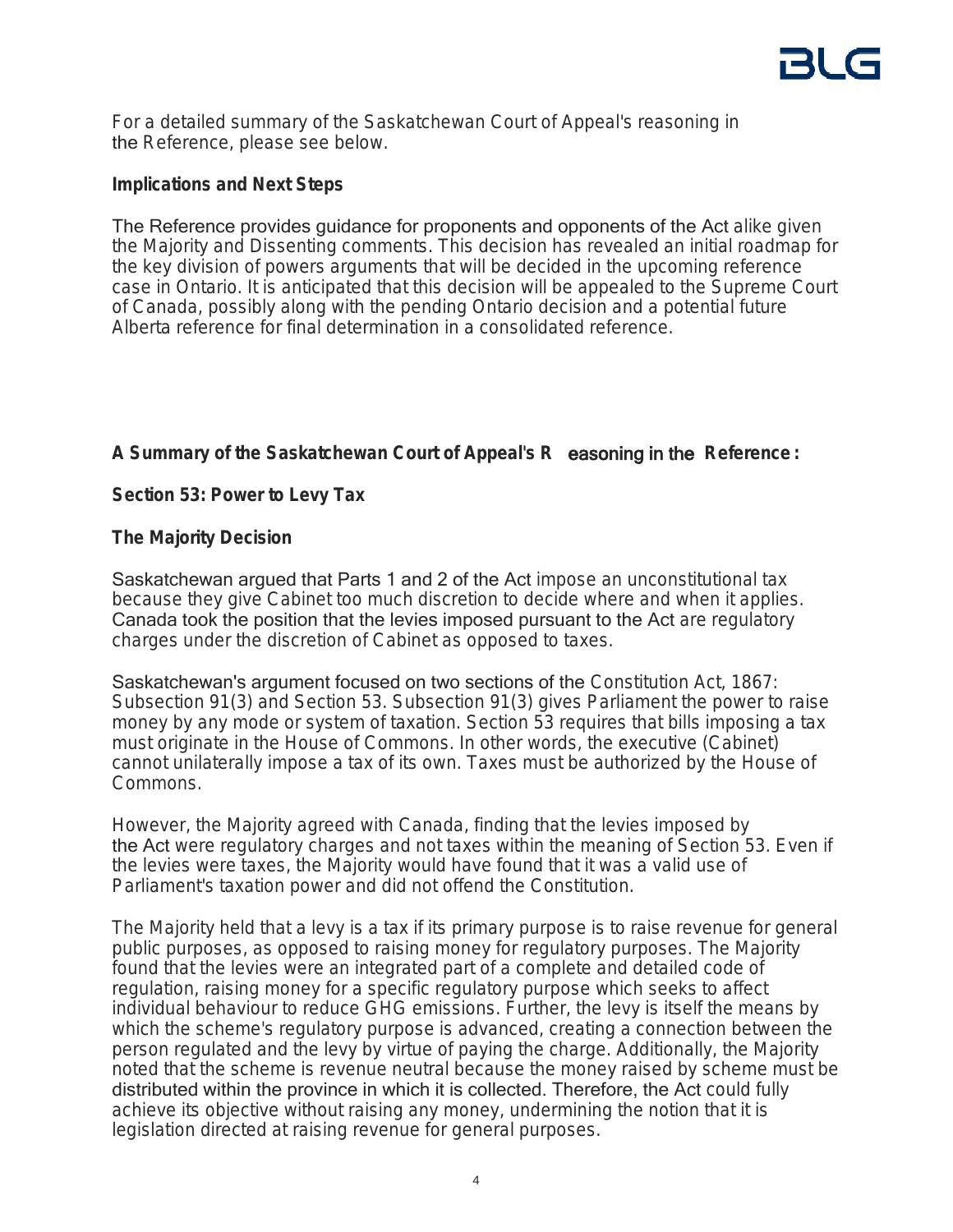Even if the levies were a tax, the Majority stated that it would have nevertheless found that the Act was valid because the discretion delegated to Cabinet by the Act was appropriately constrained and any abuse could be remedied on administrative law grounds. The Act constrained the purposes for which Cabinet could impose taxes by requiring that any regulations enacted for the purpose of ensuring the pricing of GHG emissions is applied broadly in Canada at appropriate levels. As long as the Cabinet's authority to tax is expressed unambiguously in the *Act*, it does not offend Section 53.

## **The Minority Decision**

The Dissent would have found that the levies in Part 1 of the Act were a tax within the meaning of section 53, but would have found that the levies in Part 2 were a regulatory charge. Fundamentally, the levies in Part 1 do not establish a regulatory scheme that outlines how rights and privileges are obtained, how government services will be provided, or what is prohibited or encouraged conduct. Rather, the Dissent noted that Part 1 resembles a tax scheme that simply imposes a levy on GHG emissions and establishes a collection regime for the levy. Part 1 does not directly regulate behaviour in any way that would achieve the objectives of the Act because it imposes a carbon levy on ratepayers in the hopes that, in aggregate, less GHG emitting fuel or waste will be consumed over time. The revenue-neutral character of the levy further indicated that it is a tax because the money would be spent through tax credits to individuals who would spend it in ways totally unconnected to the regulatory purpose. The scheme of Part 1, in the eyes of the Dissent, is indistinguishable from a tax.

The Dissent would have further found that the levies in Part 1 offended section 53 of the Constitution because there was a lack of a clear and unambiguous delegation of the power to tax. Further, the Act delegates tax-making powers to Cabinet in a manner that circumvents Parliament's constitutional oversight of taxation. Additionally, the tax intrudes on the exclusive spheres of jurisdiction of the provinces by controlling provincial measures to address GHG emissions through the backstop function that kicks in when a province's GHG emissions scheme is no longer deemed sufficient for the federal standard.

## **Section 91: For Peace, Order and Good Government (POGG)**

## **The Majority Decision**

Saskatchewan argued that, if the Act is not an invalid tax, it is nonetheless unconstitutional because it trenches on exclusive jurisdiction over property and civil rights. Canada's reply to this, and its key argument in the Reference, is that the Act constitutes a valid exercise of Parliamentary power under the national concern branch of the POGG power.

Section 91 of the Constitution Act, 1867 grants Parliament power to "make laws for the Peace, Order and good Government of Canada, in relation to all Matters not coming within the Classes of Subjects by this Act assigned exclusively to the Legislatures of the Provinces". Under this power, Parliament may assume exclusive jurisdiction of certain matters that are of national concern. In order for a matter to qualify as a matter of national concern, courts require a two part test to be met: (1) the matter must have a singleness, distinctiveness and indivisibility that clearly distinguishes it from matters of provincial concern; and (2) the matter must have a scale of impact on provincial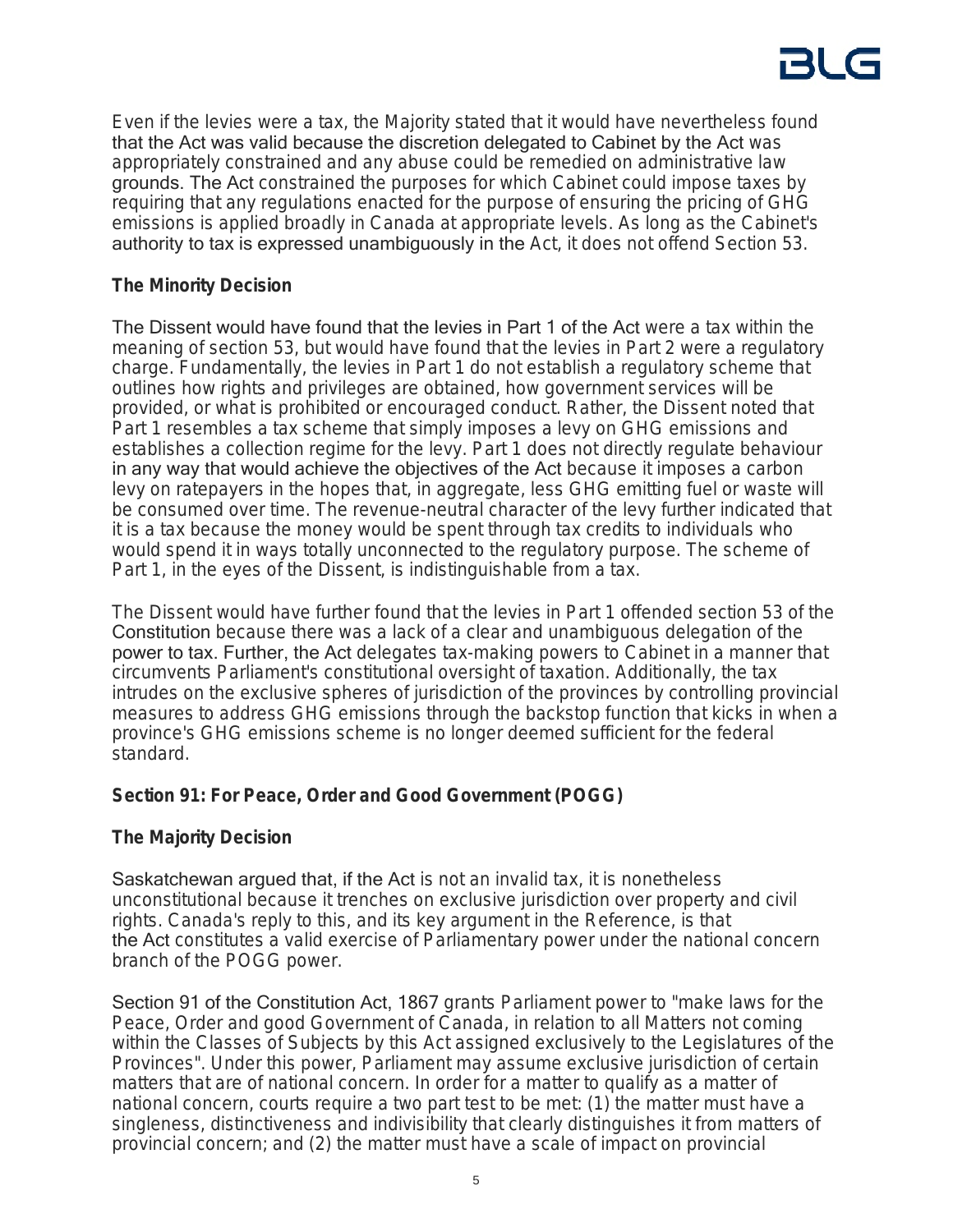jurisdiction that is reconcilable with the fundamental distribution of legislative power under the Constitution. In assessing the first branch of the test, it is important to consider the effect on extra-provincial interests of a provincial inability failure to deal with the interprovincial aspects of the matter.

The Majority began its POGG analysis by characterizing the pith and substance – or purpose and effect – of the *Act*. Canada initially characterized the pith and substance of the Act as the regulation of GHG emissions generally and, later, as an effort to regulate the "cumulative dimensions of GHG emissions". The Majority, in agreement with Saskatchewan, found that such a broad subject would "open the door to federal regulation of an extraordinarily broad swath of life" and "upset the constitutional balance" by allowing federal reach "to extend very substantially into traditionally provincial affairs".

However, the Majority avoided the pitfalls of Canada's characterization by adopting the pith and substance characterization advanced by British Columbia as "being the establishment of a minimum national standards of price stringency of GHG emissions". The Majority stated that this did not represent an unduly narrow interpretation of the Act and that it was consistent with the need to allow both Parliament and provincial legislatures to act in relation to the environment.

Having concluded the pith and substance of the *Act*,the Majority applied the national concern doctrine under the POGG power. With respect to the first branch of the test, the Majority held that the Act was of sufficient singleness, distinctiveness, and indivisibility to distinguish it from other matters of provincial concern. This conclusion was supported by the finding that GHG emissions are readily distinguishable from other gases, and that there was no apparent difficulties in drawing distinctions between the legislative authority to establish minimum standards and other regulatory powers. According to the Majority, the Act does not suffer from the issues faced in the case of *Crown Zellerbach,* 4where marine pollution failed this branch of the test because there was no clear demarcation between salt and fresh water. In further support of this conclusion, the Majority concluded that the threat of GHG emissions is a truly global problem and that a failure of one province to enact measures would impact other provinces and Canada's approach to addressing climate change more generally.

With respect to the second branch of the national concern test, the Majority held that the establishment of national minimum standards would have a scale of impact on provincial jurisdiction that is reconcilable with the distribution of legislative power under the Constitution. On that point, the Majority found that the Act only establishes minimum pricing standards, which "leaves plenty of room for provincial action" and therefore does not upset the legislative balance of power.

## **The Minority Decision**

Like the Majority, the Dissent rejected Canada's argument that GHGs, in general, or the cumulative dimensions thereof, are matters of national concern that should be within the exclusive jurisdiction of Parliament. However, the Dissent departed from the Majority with respect to the re-characterization of the Act as setting a minimum national standard of stringency as proposed by British Columbia, finding it an overly narrow characterization with several problems, as follows: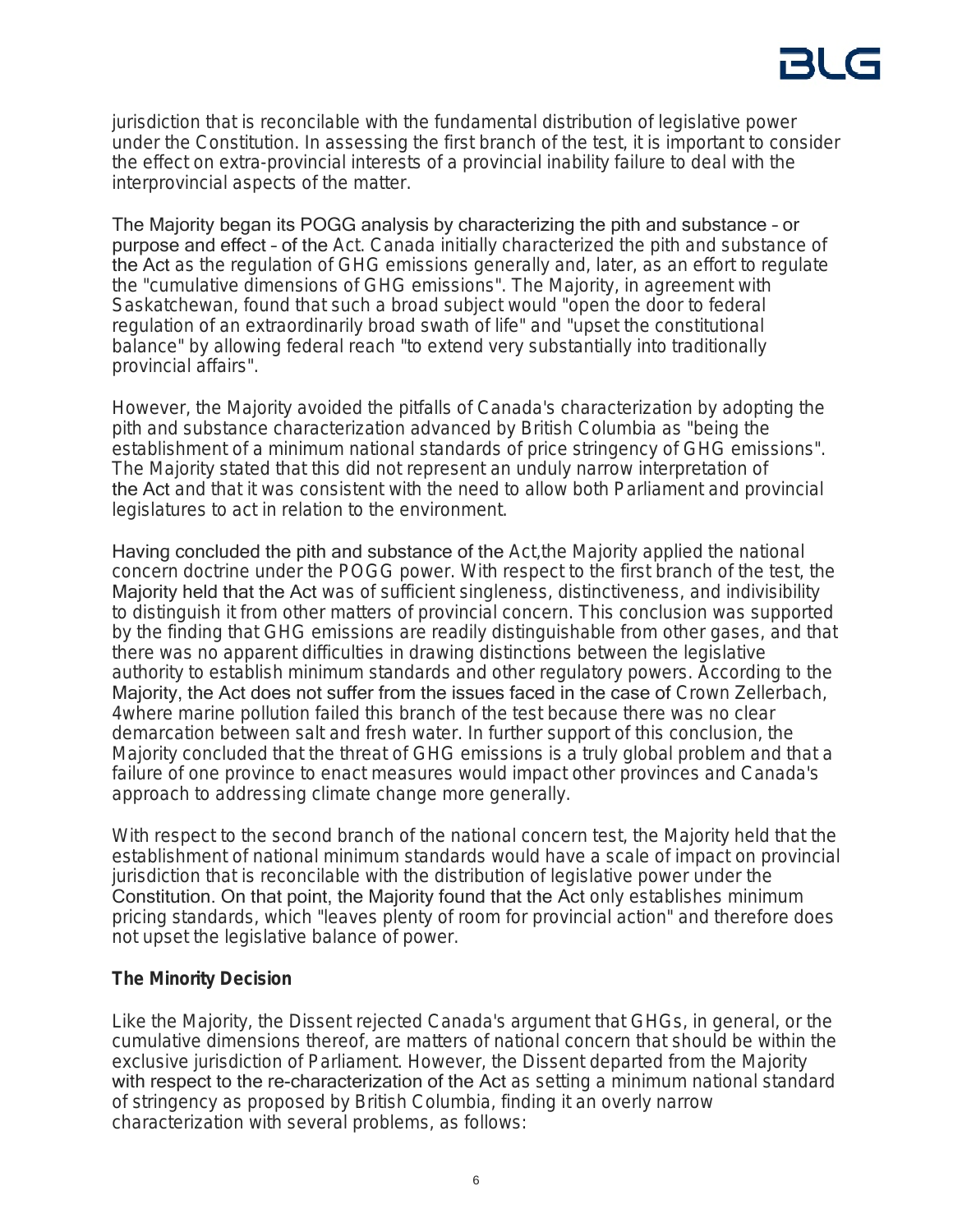- 1. The narrow characterization advanced by British Columbia represented an improper use of double aspect reasoning to POGG in an effort to make legislative room for the provinces, since the double aspect doctrine does not allow for concurrent jurisdiction over a single matter;
- 2. Such a narrow characterization attempts to "tease out" an abstraction from a recognizable matter within the jurisdiction of the provinces to make it "more amenable to being labelled a matter of national concern". This "would not make the matter more palatable for the purposes of POGG" because "abstract concepts like, for example, the environment are too abstruse to belong to either order of government";
- 3. This narrow characterization is a "minimization" that "does not fairly represent its true nature and the real effect of the legislation as a whole". The Act is neither abstract nor minimal, and "its operative effect" concerns "concrete persons, things, acts or omissions"; and
- 4. The narrow characterization represents a "sanitized and unduly-narrow version of the 'regulation of GHG emissions', a matter that falls to the provinces". This interpretation "belies the pervasive impact of the Act and its reach into the lives of the people and the economy of a province in the name of reduction of GHG emissions". Accordingly, the narrow characterization was "nice way of saying" the matter is the regulation GHG emissions, which would "rip the heart out of the division of powers, if it were permitted".

The Dissent further found that the Act lacked the requisite level of distinctiveness as a result of not being able to demonstrate provincial inability. The Dissent rejected Canada's argument that only Parliament can set national standards. If provincial inability were determined by this, then there will always be a "national aspect" that Parliament can claim is of national concern. Thus, as evidenced by Saskatchewan's existing approach to reducing GHG emissions, there is no jurisdictional inability to address GHG emissions. Rather, the perceived issue is the fact that some provinces disagree with the federal government's policy approach to addressing GHG emissions, which has led to the creation of the Act designed to "enforce federal policy in recalcitrant provinces". Accordingly, this dispute is about the efficacy of certain GHG emissions policies, which is a "very thin basis upon which the invoke POGG" and has no "role in the provincial inability analysis". To suggest otherwise would be to confuse what is optimal policy with what is constitutionally permissible legislative action. Additionally, the impact of the Act on provincial jurisdiction is not reconcilable with the distribution of powers in the Constitution, and therefore fails the second branch of the national concern test.

### **Other Heads of Power**

Although unnecessary as the Majority already determined that the Act is constitutionally valid under Sections 53 and 91 of the Constitution, the Majority went on to consider the additional heads of power identified by those intervenors that support the constitutionality of the *Act*. These arguments were not brought forth by Canada; however, the Court's consideration of these issues will undoubtedly inform the parties' arguments in the other constitutional actions. These arguments were not addressed in the Dissent's reasoning.

The Majority first considered Subsection 91(2) of the *Constitution Act, 1867*, which provides Parliament with the authority to make laws for the "general regulation of trade affecting the whole dominion". The Majority easily found that Subsection 91(2) could not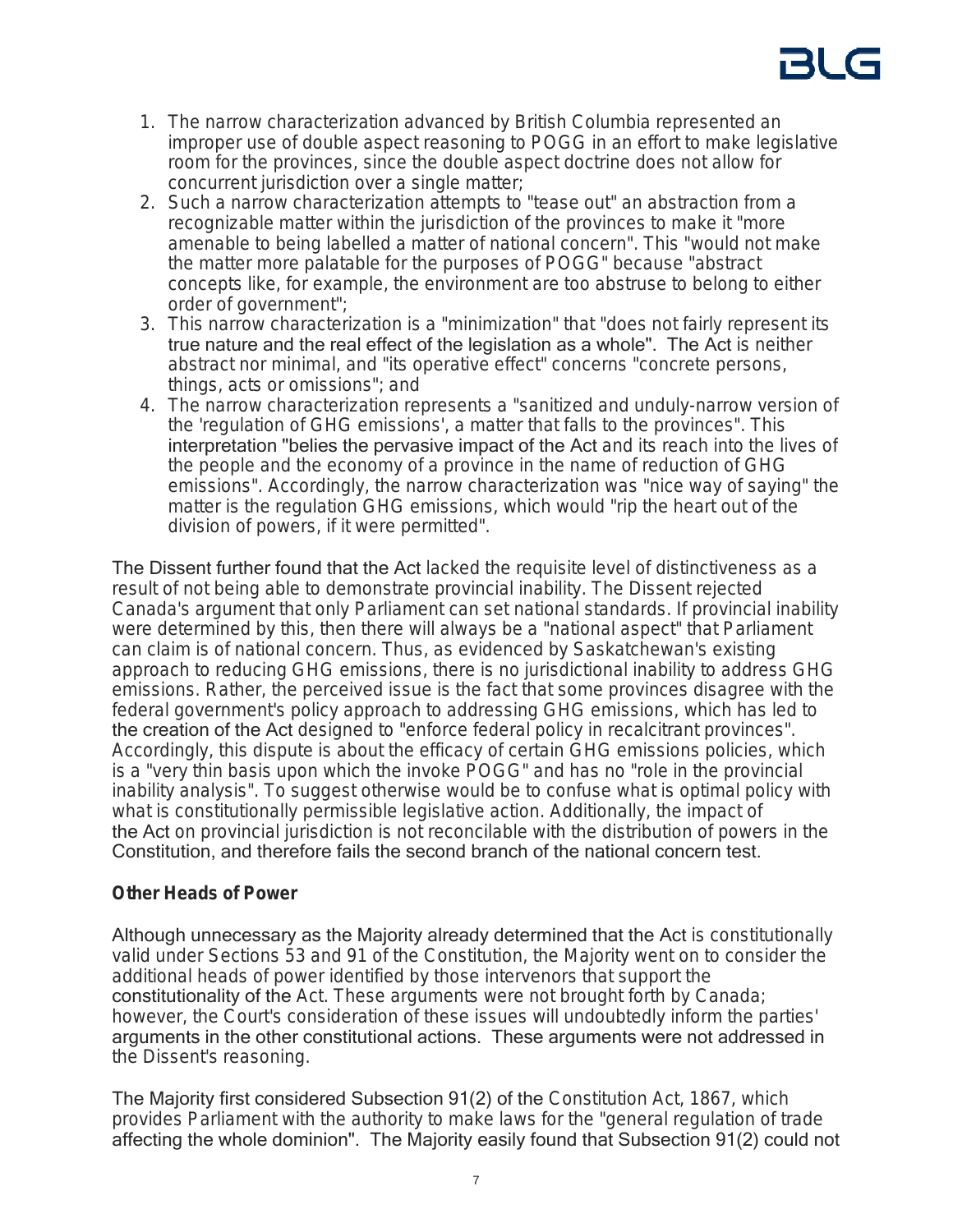apply to the Act as its pith and substance does not concern trade and commerce. While trade and commerce may be affected by the Act through its use of economic tools, the effect is incidental to the purpose and effect of the Act and does not render its pith and substance as aiming at the regulation of trade and commerce. Therefore, Subsection 91(2) cannot be used to uphold the *Act*.

The next issue concerns the Parliament's power pursuant to Section 132 of the Constitution Act, 1867 to enact laws necessary or proper for the performance of Canada's treaty obligations. It was argued that the Act was intended to allow Canada to meet its obligations under the *Paris Agreement*. Here, the Court looked to a 1937 decision from the Privy Council, which restricted the scope of Section 132. Section 132 authorizes the performance of obligations arising from treaties between the British Empire and foreign countries, not those between Canada and foreign countries. Further, the jurisdiction of the Parliament or the provincial Legislature to implement a treaty remains governed by the applicable heads of power found in Sections 91 and 92. Accordingly, the Act cannot assert its validity upon a federal treaty implementation power.

The Majority also rejected the argument relating to the "emergency" branch of the POGG power. The Parliament's authority to invoke emergency power is limited to legislation of a temporary nature. In this respect, the Majority found that the factual record could not support a finding that the broader challenge of climate change, or the Act itself, is only temporary. The Majority noted that there was no suggestion that the Act is to have a finite timeframe.

The Majority further rejected arguments relating to Subsection 91(27) of the *Constitution Act*, which established Parliament's criminal law power. Subsection 91(27) has been found to apply where the subject legislation consists of a criminal law purpose enforced by a prohibition and penalty. The Majority accepted for the purpose of the analysis that the reduction of GHG emissions can constitute a valid criminal law purpose. However, the criminal law argument failed on the second part of the analysis as the Act does not involve prohibitions and penalties. The Majority analyzed the provisions of Parts 1 and 2 which create the obligation to pay the fuel charge or the industrial emissions compensation. While certain provisions create offences and penalties for failing to comply with the scheme of the *Act*, these provisions are largely regulatory in nature and are not aimed at the "evil" of GHG emissions. Accordingly, the Act cannot be upheld under the Parliament's criminal law power.

The Majority further declined to consider the argument that the Act could be founded upon section 35 of the *Constitution Act, 1982*,5which recognized and affirmed the existing aboriginal and treaty rights of the aboriginal peoples, as the factual record was insufficient for the Majority to address this issue.

*Reference re Greenhouse Gas Pollution Pricing Act*, 2019 SKCA 40. *Greenhouse Gas Pollution Pricing Act*, SC 2018, c 12. *Constitution Act, 1867*, 30 & 31 Vict, c 3. *R v Crown Zellerbach Canada Ltd*, [1988] 1 SCR 401 (SCC). *Constitution Act, 1982*, Schedule B to the *Canada Act 1982*(UK), 1982, c 11.

By: